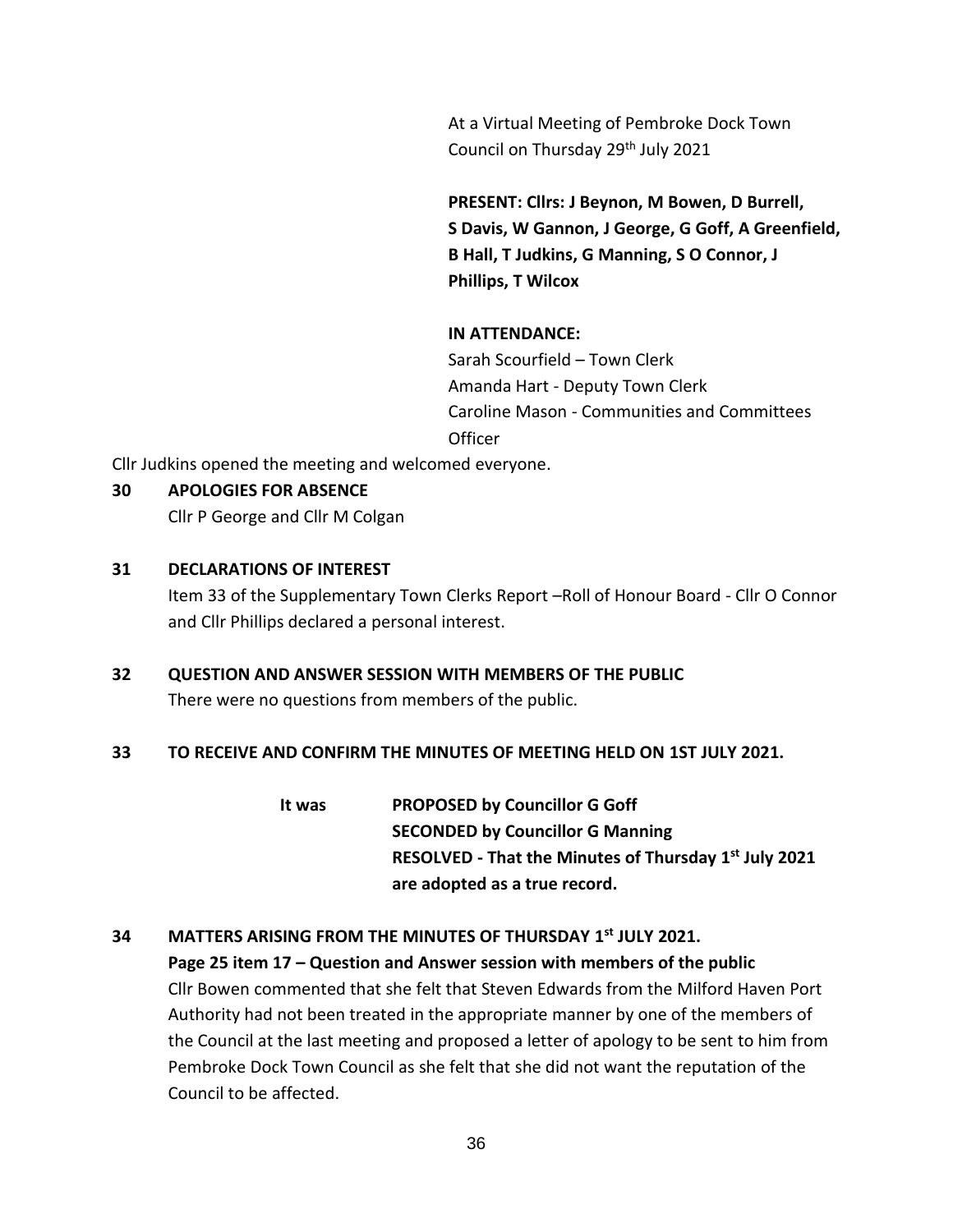The Town Clerk stated for any letters to be sent it would need to be agreed with Full Council.

Members discussed the proposal regarding sending a letter to Mr. Edwards personally and not to Milford Haven Port Authority.

> **It was PROPOSED by Cllr Bowen SECONDED by Cllr O Connor RESOLVED that Pembroke Dock Town Council would not be sending Mr. Edwards an apology letter as the robust questioning was not personal to him it was an issue the Port Authority was not addressing.**

### **A Vote was taken, 4 members for and 8 against**

### **Page 27 item 17 – Queens Platinum Jubilee**

The Town Clerk informed members that the Piper had been booked. She said that the Committee has been all set up and that the Deputy Clerk will be in contact to arrange a meeting.

### **Page 27 item 18 – Election Cost Invoice**

The Town Clerk stated that the Central Ward invoice had all been paid and that she had received a figure for the cost of the Llanion Election of £5,324.91.

Cllr Wilcox commented that it seemed excessive and asked if the cost had been split three ways.The Town Clerk stated that once she receives the final invoice, she can look at the breakdown.

### **Page 28 item 20 point 1 – Finance Committee Recommendations**

Cllr O Connor commented that members voted against the recommendation of the officer at the last meeting and said it wouldn't be prudent to commit the £5,000 for 10 years due to change in circumstances and recommended that an amendment to the commitment of £5,000 to be reviewed every year.

> **It was PROPOSED by Cllr O Connor SECONDED by Cllr Burrell RESOLVED – That £5,000 be committed for 10 years But would need to be reviewed annually.**

**A Vote was taken, all members agreed**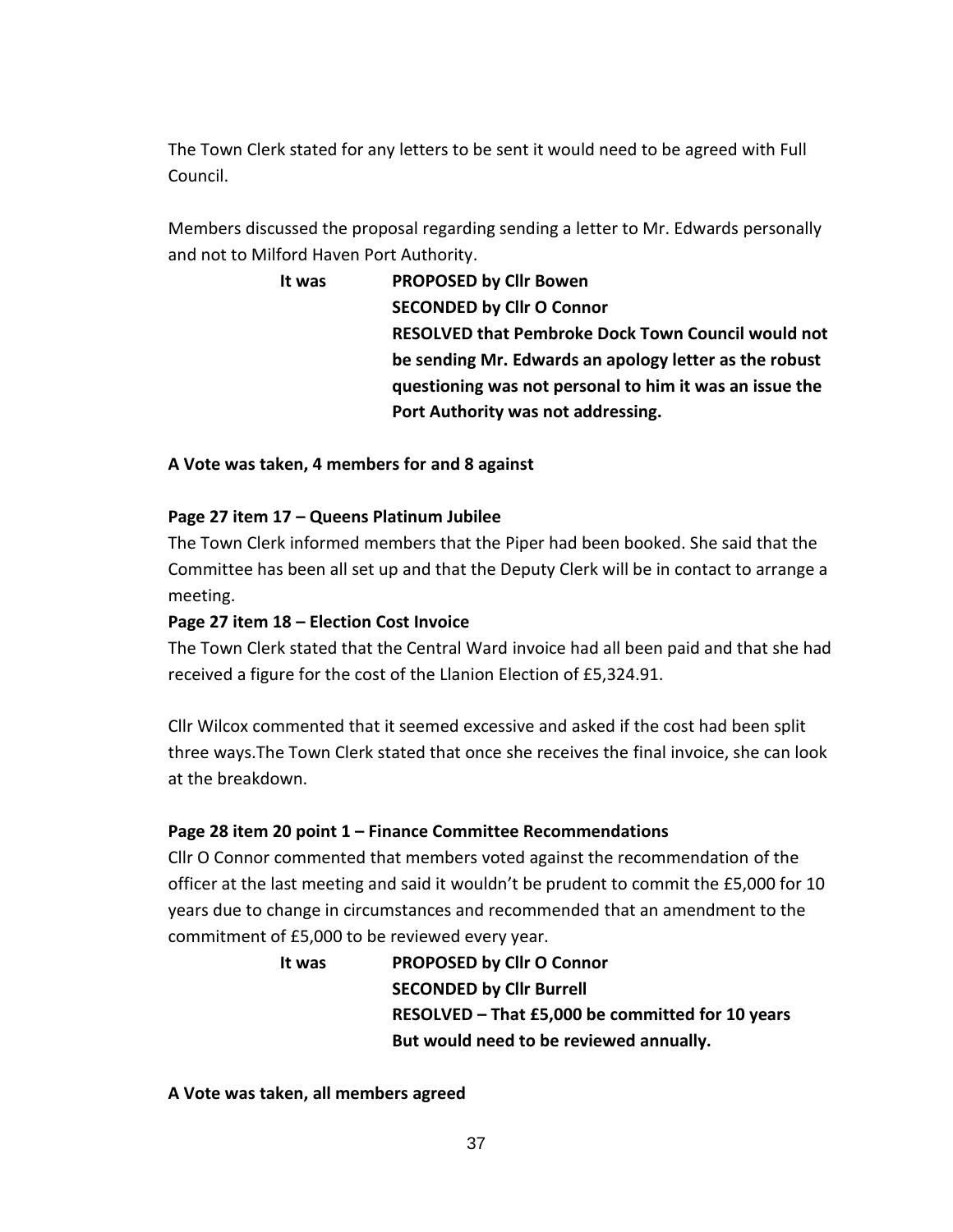#### **Page 31 item 22 – Recycling points – oak Road and Asda**

The Town Clerk stated that although members voted to keep the recycling points in Oak road and Asda, PCC made the decision to take them away and they have since been removed. She said that there had been no issues with fly tipping in these areas during the first couple of weeks.

Cllr Hall commented that the amount of fly tipping happening across the town in different areas had increased. There have been two collections a day clearing areas throughout the town.

Cllr O Connor commented that removing the recycling points has not solved the problem, and we will probably regret removing this service.

Cllr Wilcox commented that there has been nothing in Pennar in the first fortnight. He said that if people are going to fly tip, they will do it whether the facility is there or not.

# **Page 32 item 23 – To receive a report from Town Council representatives on outside Bodies**

The Town Clerk stated that she had spoken to Argyle Street Surgery, and they are having some issues accessing appointments. She said they will be attending the Full Council meeting in October to give an update.

### **Page 34 item 25 – Agenda items for the next meeting**

The Town Clerk stated with regards inviting PCC and the Port Authority to a meeting she informed members that PCC have confirmed they are prepared to transfer the green site to the Town Council at a later date, but the carpark and land is jointly owned by Council and Crown Estate and they wouldn't give any more information at present.

### **Page 34 item 26 – Community issues**

The Town Clerk informed members that she had attended a multi- agency meeting with PCC, Police and Hywel Dda Health Board regarding speeding at Fort Road, Llanion and through the hospital carpark. She said that they admitted that they need to look at other areas of enforcement and they will be working with PCC to eradicate the problem instead of displacing it. The Town Clerk informed members there will be another meeting in a month's time.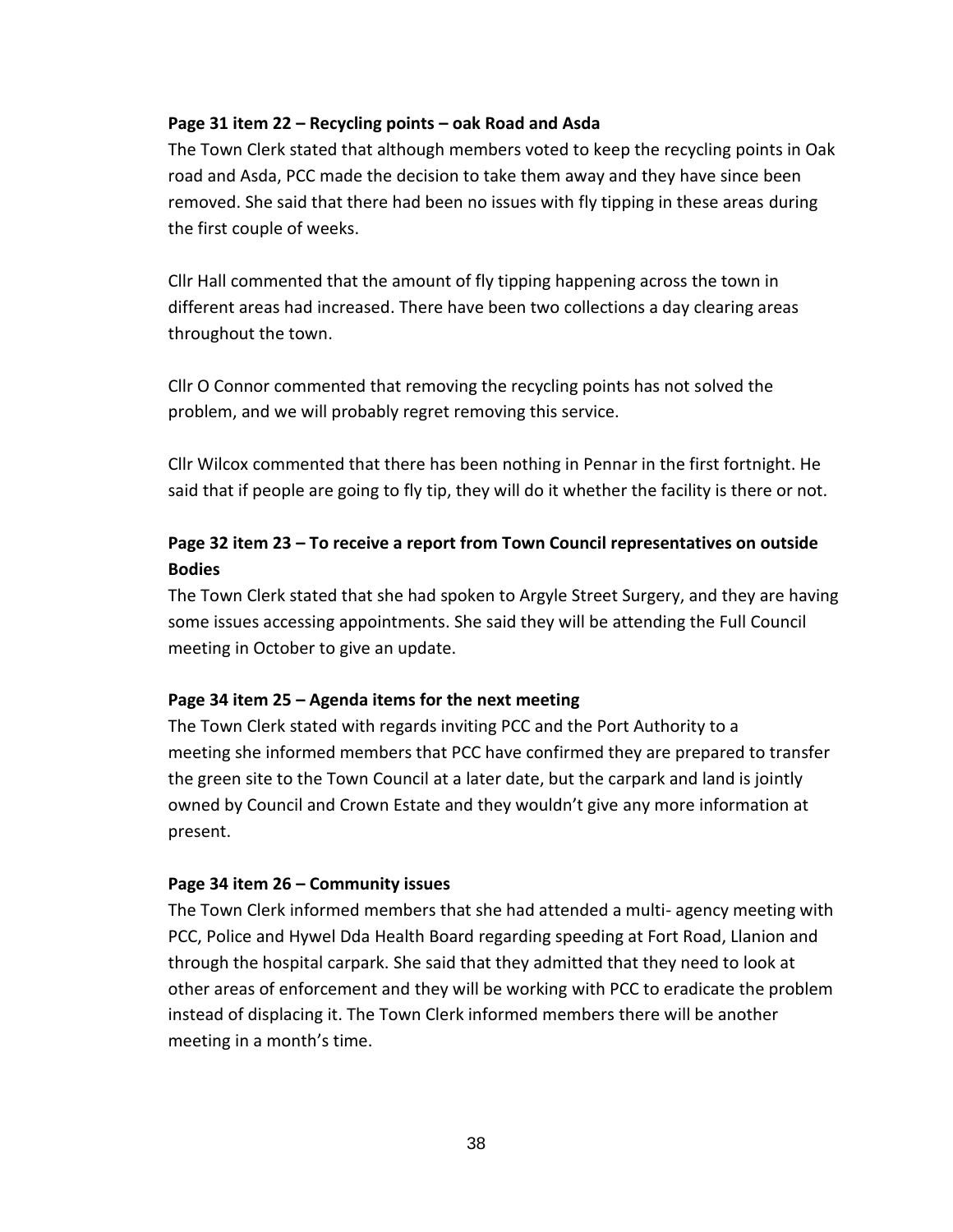### **35 TO RECEIVE AND CONSIDER THE REPORT OF THE TOWN CLERK**

### **25. Tall Ships Update and Service Level Agreement Development**

The Town Clerk stated that Council had received the following from Paula Holt of the Tall Ships (Wales) Trust.

*"I hope you are all well and that you enjoyed Johanna Lucretia's visit as much as we did. The Tall Ship Community Programme has been an outstanding success and we would like to thank, you once again for all your support. Craig, the Captain of Johanna Lucretia, and his crew thoroughly enjoyed their stay in the town and commented on how extraordinarily friendly and helpful everyone in Pembroke Dock was. They would very mcuh like to return and work with groups in the future. It would be really great if we could perhaps collaborate in some way, with Johanna Lucretia and their owners, the Sail Training charity – the Island Trust. Several local groups have independently contacted the Island Trust to sign up for future sails or to volunteer on refits, there is a lot of potential for collaboration, particularly with youngers from places like Future Works and Ysgol Harri Tudur."*

Cllr Burrell commented about the ship coming annually as a lot of organisations engaged with it and suggested that Council ask some questions regarding costs.

Cllr O Connor commented that he would support setting up an SLA with the Tall Ships Trust and to include that they give specific detail about what the money would be used for, along with something to say that some of the money would be earmarked for under privileged children to have access to our heritage and water.

The Town Clerk confirmed that members have previously agreed to have an SLA with the Tall Ships (Wales) trust and that members would like it to include that the money is used on under privileged children.

#### **All members voted and agreed**

### **26. Pembrokeshire County Council Local Development Plan Review LDP2**

The Town Clerk stated that she had received notification from Pembrokeshire County Council that due to an administrative error back in 2017, they are providing the opportunity to individuals who were missed from the LDP2 process to submit candidate sites, if any new sites are received there will be place in an addendum to the LDP2 register with a further 6-week consultation process run. She said that once there is a clearer understanding of timelines, they will inform all interested parties of the next relevant steps after this process has taken place. A copy of the information received was attached to members papers.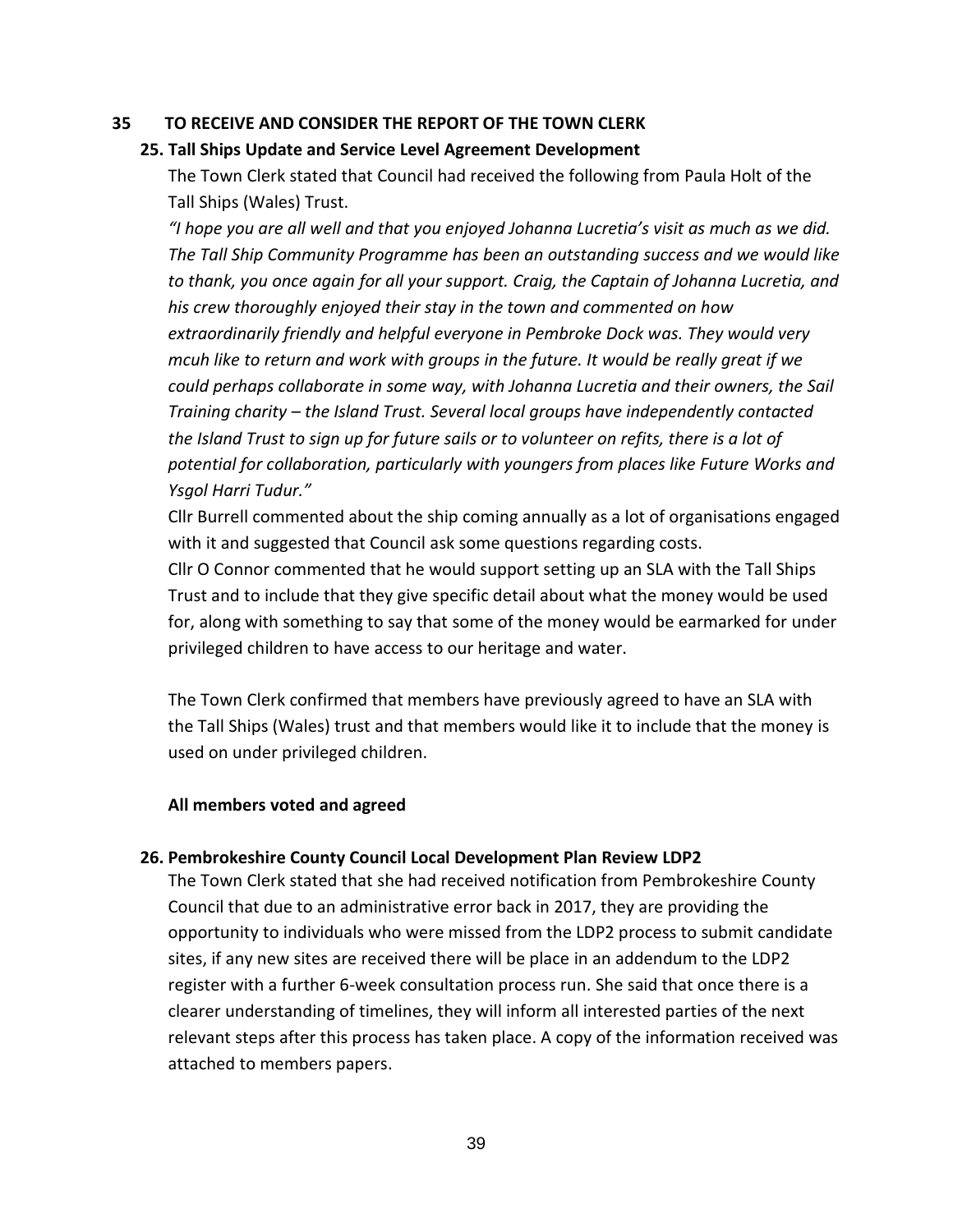### **27. Christmas Events**

The Town Clerk stated that now the restrictions are starting to lift we need to look at Christmas events. She said that she had spoken to the organisers who are normally involved in the planning of these events and they have stated that they are keen to hold a lantern parade this year for residents. The Town Clerk also stated that she would like to hold the breakfast with Santa at the Pater Hall.

The Town Clerk stated that there is no allocated budget for these events so agreement would be needed from Council if these events are to go ahead and how they are funded. She said that she has had a quote for a full lantern parade at a cost of between £4,000 - £6,000 which would include two lots of workshops over two weekends, all the materials and all the lanterns. the Lantern Parade would be on Friday 3<sup>rd</sup> December with breakfast with Santa on Saturday 4<sup>th</sup> December at the Pater Hall.

Members discussed the cost of the Lantern parade, and some members felt the cost was quite high and a cap should be put on the budget. It was proposed that the Christmas events should be brought to the Finance committee to decide where the funds can be allocated from.

The Town Clerk informed members that the main cost to the breakfast with Santa is the food and the cost of the Pater Hall. She said that there is usually a small charge for children and adults which recoups some money towards the costs. She also stated that the children would be given a gift.

Cllr Manning commented about the cost of the lantern parade from 2019 to compare the costs.

The Town Clerk stated that this year's lantern parade would be run differently, as the parade in 2019 was run by volunteers and although they have agreed to take part and help out this year's parade would be arranged by the company.

| lt was | <b>PROPOSED by Cllr O Connor</b>              |
|--------|-----------------------------------------------|
|        | <b>SECONDED by Cllr Burrell</b>               |
|        | RESOLVED - That the Finance Committee look at |
|        | the budget for Christmas Events               |
|        |                                               |

**A Vote was taken, and all members agreed**

### **28. MHPA – Carriage Drive Developments**

The Town Clerk stated that The Port of Milford Haven plans to bring Carriage Drive back to life and was seeking input and suggestions from the community on how to improve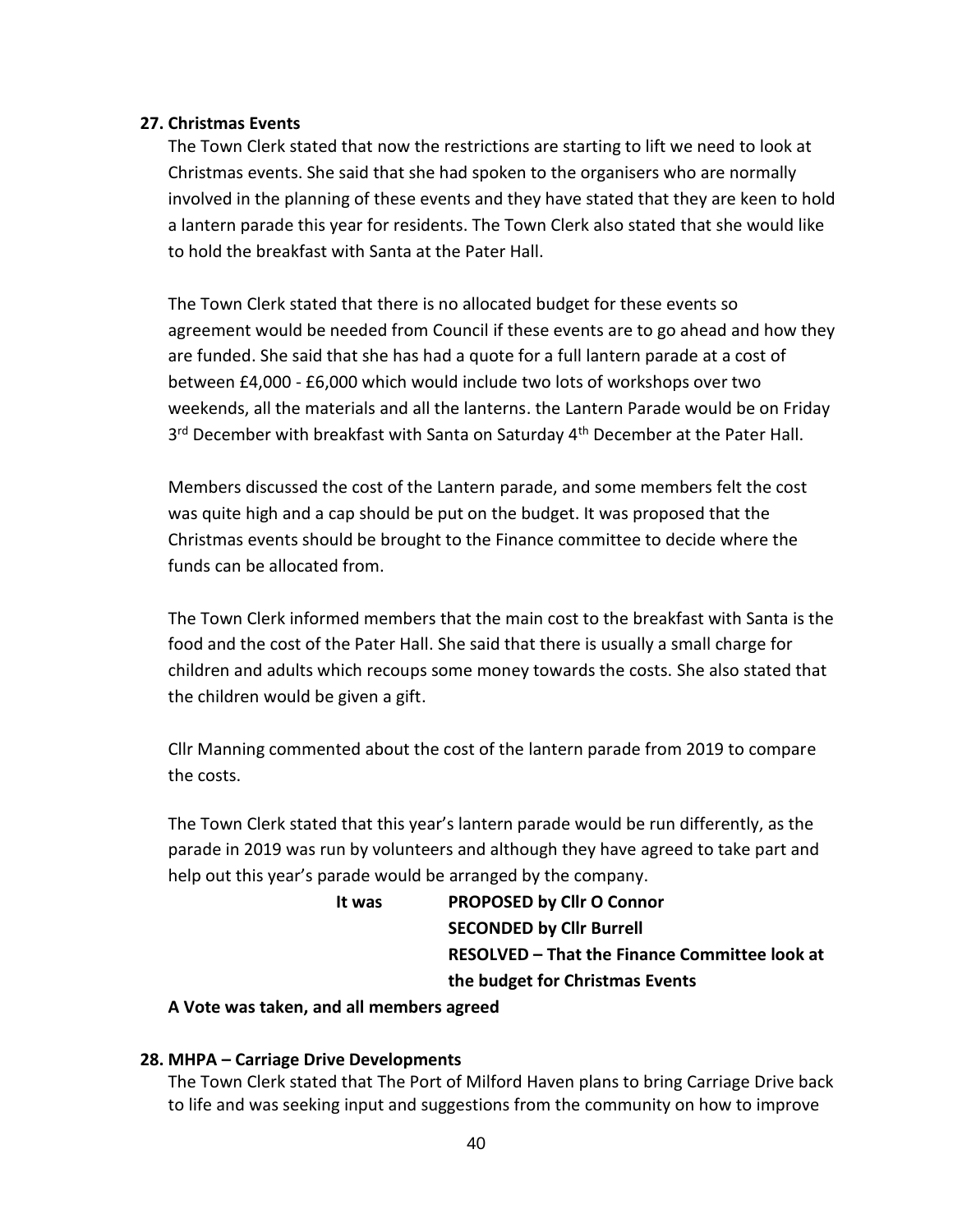the area from a Heritage, Environmental and Amenities perspective. MHPA has partnered with Pembroke Dock Heritage Centre and on 12<sup>th</sup> July launched a consultation platform where people can map and record their suggestions, here:

<https://www.ccatproject.eu/reviving-carriage-drive> [www.ccatproject.eu/adtywio-carriage-drive](http://www.ccatproject.eu/adtywio-carriage-drive)

The Town Clerk stated that all ideas will be considered and help from the basis of a funding application for the ambitious project. Pembroke Dock Heritage Centre will act as a hub for the project, where members of the community can also access the website and have their say. She said that they would like the Town Council's input on the project. As a stakeholder, we are offering the Town Council a workshop session for anyone who's like help to familiarise with and use the took and discuss ideas.

The Town Clerk asked members to let her know if they would like to be part of the workshops and she will confirm dates.

### **29. Commodore Trust**

The Town Clerk stated that she had emailed members the latest version of the prospectus that the Commodore Trust have produced when formulating ideas for the resurrections of The Commodore.

The viability study suggests three possible uses for the building. These uses are not necessarily mutually exclusive, but the prime aim MUST be to make the premised sustainable (self-financing) in the long term.

The uses put forward by the sustainability study are (see page 32):

- An Enterprise Hub
- Visitor attraction
- Facility for the disadvantaged young

The Town Clerk said the document discusses other possible uses too, but the three mentioned above have been selected as the most appropriate in present circumstances.

The Commodore Trust welcome comments from councillors regarding the viability study before it is made publicly available. The Trust is keen to move things on and whilst realistic advice would, of course, be highly valued, they are looking for encouragement. The Trust have a very positive outlook about the matter, they commented that this is NOT a "pie in the Sky" proposal.

The Town Clerk stated that the Commodore Trust would be extremely grateful for a letter of support from Pembroke Dock Town Council. She said that this might be used in future publicity for the project and used to generate further support.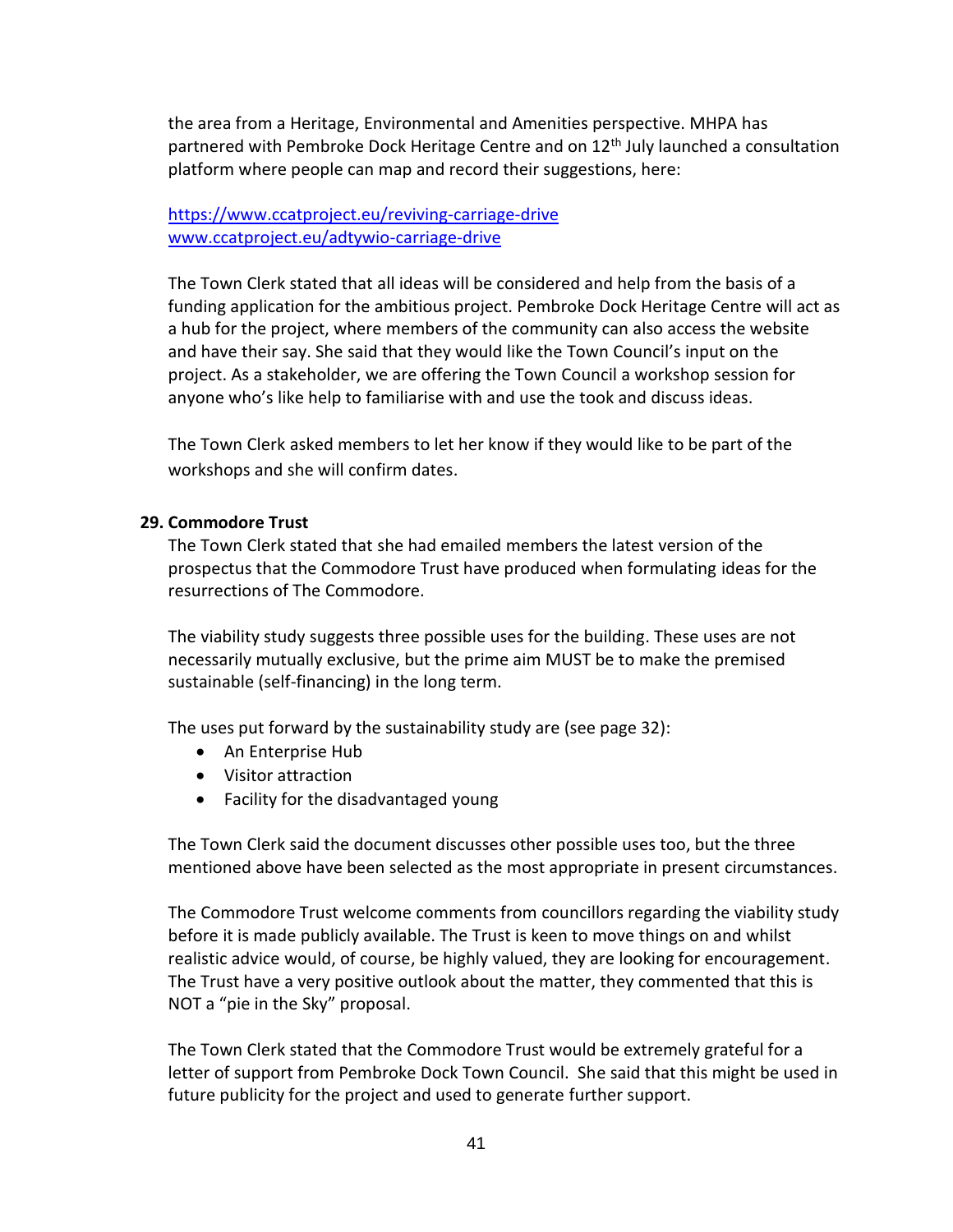Cllr Burrell commented that it would be nice to see some market research to see if there is a demand for the economic units. She said that Council should encourage them to look at the option to provide a youth facility. Cllr Burrell commented that PCC recently spent money on a strategic regeneration framework for Pembroke Dock and suggested the Commodore Trust are made aware of this.

Cllr Hall commented that the building had planning on it which has since lapsed. It is a dangerous site and needs to be fenced off to stop people getting in.

> **It was PROPOSED by Cllr Burrell SECONED by Cllr O Connor RESOLVED – That a letter of support is sent to the Commodore Trust but not to commit to any funding**

### **A Vote was taken, and all members agreed**

### **30. Council Christmas Gathering**

The Town Clerk stated that at the last meeting Cllr Goff suggested that the Council start to look at potential venues for the Town Council Christmas gathering. She said with the Shipwright closing in August there are only two other potential restaurants in Pembroke Dock, The Helm and The Dolphin.

Cllr Goff commented that it's nice to support local business and to get together and suggested leaving it to the Mayor to decide on a venue.

## **36. TO RECEIVE AND CONSIDER THE SUPPLEMENTARY REPORT OF THE TOWN CLERK 31. Community Works – Traffic & Highways Community Works Fund**

The Town Clerk stated that she has submitted a number of items which councillors had noted under this fund, she informed members that they had asked for members to confirm which one project they would like to move forward with as a submission.

The items were as follows

- L shaped Bus shelter on Laws Street
- Removal of Cobbles in Town Centre
- Traffic Calming measures on Treowen Road, Pennar

Members discussed the proposals and ruled out the cobbles as this would need more funding than £10,000.

Cllr Burrell commented that she would suggest Treowen Road as it is a safety issue.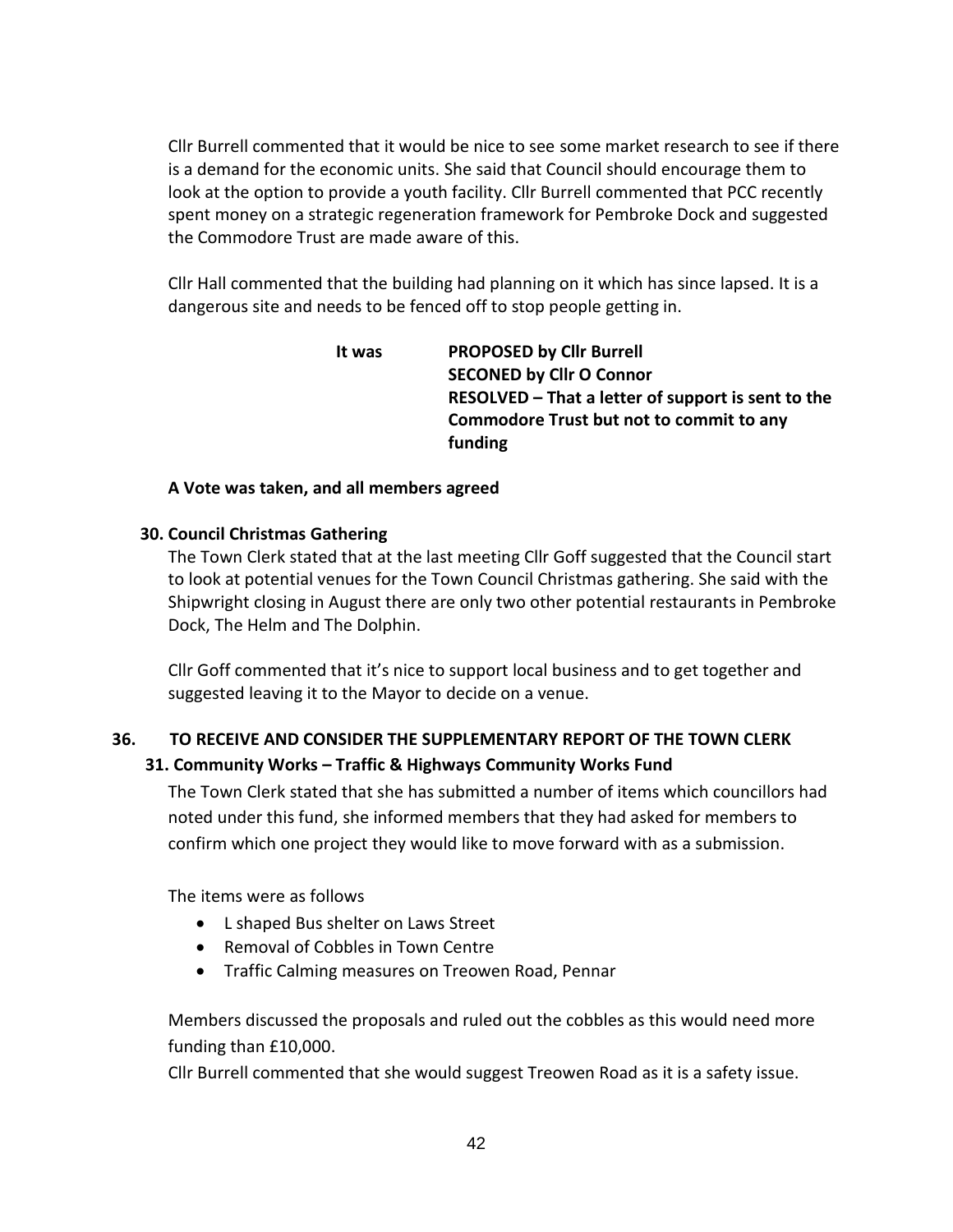Cllr Bowen commented that she would suggest the L shaped bus shelter on Law Street as it's a miserable experience in the rain and it would be outside elderly accommodation. She said that we need to encourage more public transport use.

Cllr O Connor commented about the traffic calming measures, he said that if there is a danger in this area, that we should be campaigning for traffic calming to make the road safer from the Road Safety budget. He said he would support the L shaped bus shelter.

**A Vote was taken for the L shaped Bus Shelter – 4 members for A Vote was taken for traffic calming on Treowen Road – 6 members for, 1 abstained from the vote.**

#### **32 MHPA Advisory Committee Representative**

The Town Clerk stated that the MHPA hold an advisory panel which has representation from this Council as well as a representative from the community. She said that the community representative for Pembroke Dock was Billy Gannon but since he has become a Councillor, he is no longer able to take this position and it has therefore been readvertised.

The Town Clerk stated that she had received a number of emails from interested residents, but there was only one resident who wanted to go forward and represent the Town which was Rhian Cowen.

Members discussed the MHPA Community Rep position and were advised by the Town Clerk that the position had been advertised in the office window, on social media and on the website. She said that a few people came forward but when informed of what would be involved, did not want to pursue any further.

Cllr Gannon commented that he was surprised that there was only one candidate as the Town should be allowed a choice.

> **It was PROPOSED by Cllr Burrell SECONDED by Cllr Wilcox RESOLVED – That Rhian Cowen is offered the position as MHPA Advisory Committee Representative for Pembroke Dock.**

**A Vote was taken, 8 members voted for the proposal**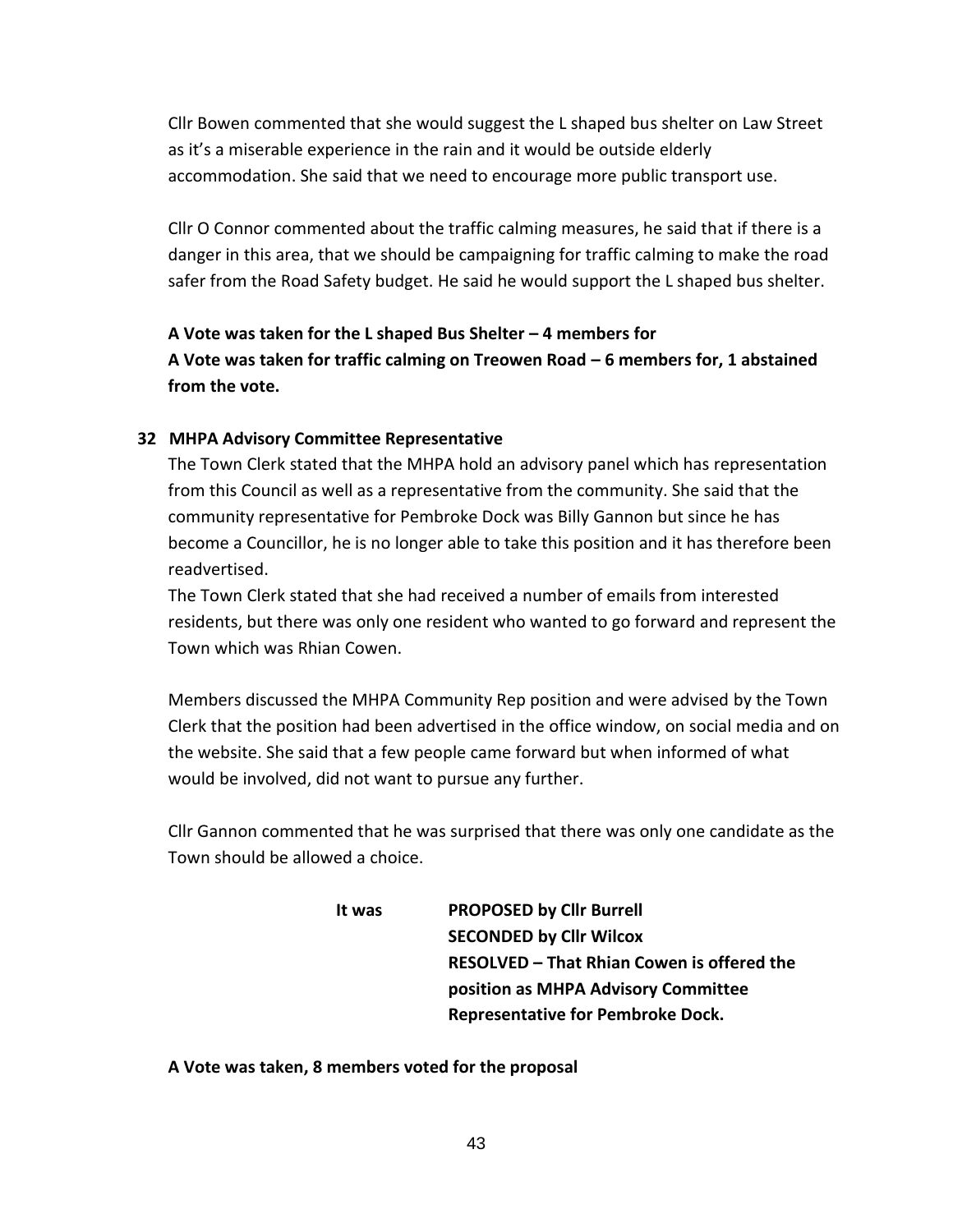### **33. Royal Dockyard School Roll of Honour Board**

The Town Clerk stated that some years ago the Royal Dockyard School Roll of Honour Board was moved from the Pater Hall to allow for refurbishment works to be completed. The Board was rehoused at the Heritage Centre for safe keeping, she said that she had since received the following email.

*One very large artefact on display is the Royal Dockyard School Roll of Honour, listing some 'high achieving' alumni of the School. I have been researching the history of this panel and believe it was at one time at Pater Hall, following the closure of the Dockyard. I have been unable to find any paperwork here on the item, but our Patron, (John Evans) believes it is 'owned' by yourselves, the Pembroke Dock Town Council. Would it be possible to see if it could be officially donated to us (with a copy of the documentation for your records) or possibly formally lent to us? This loan would be for a maximum of three years and can be extended, with agreement of both parties. We would obviously prefer a donation, as it makes up a large part of Dockyard display area!*

Cllr O Connor commented that they were looking for the board to be donated to them as they are currently going through asset accreditation to be a museum. He said they are not looking for a cash donation it is donating the board or loaning the board with a letter as official documentation. Cllr O Connor commented that if the Heritage Trust was to cease, everything would be offered to other organisations, Charities, or museums, it would always be looked after.

Cllr J George commented that the board could be on permanent loan and reviewed every three years. Cllr O Connor commented that they would need paperwork to prove they have the right to have the board to help cover what they need to do to get the accreditation.

**A Vote was taken, all members agreed to permanently loan the board and review every three years.**

### **34. Request for honours nominations Queen Birthday 2022**

The Town Clerk stated that she had emailed the members the request from the Welsh Government for honours nominations for the Queen's Birthday 2022. She said that the information sent out provided clear guidance on what should be considered when thinking of a nomination. The Town Clerk asked members to email her if they have any nominations along with a statement saying why the person should be nominated.

Cllr Beynon then suggested that the Town Clerk contact Councillors via email with the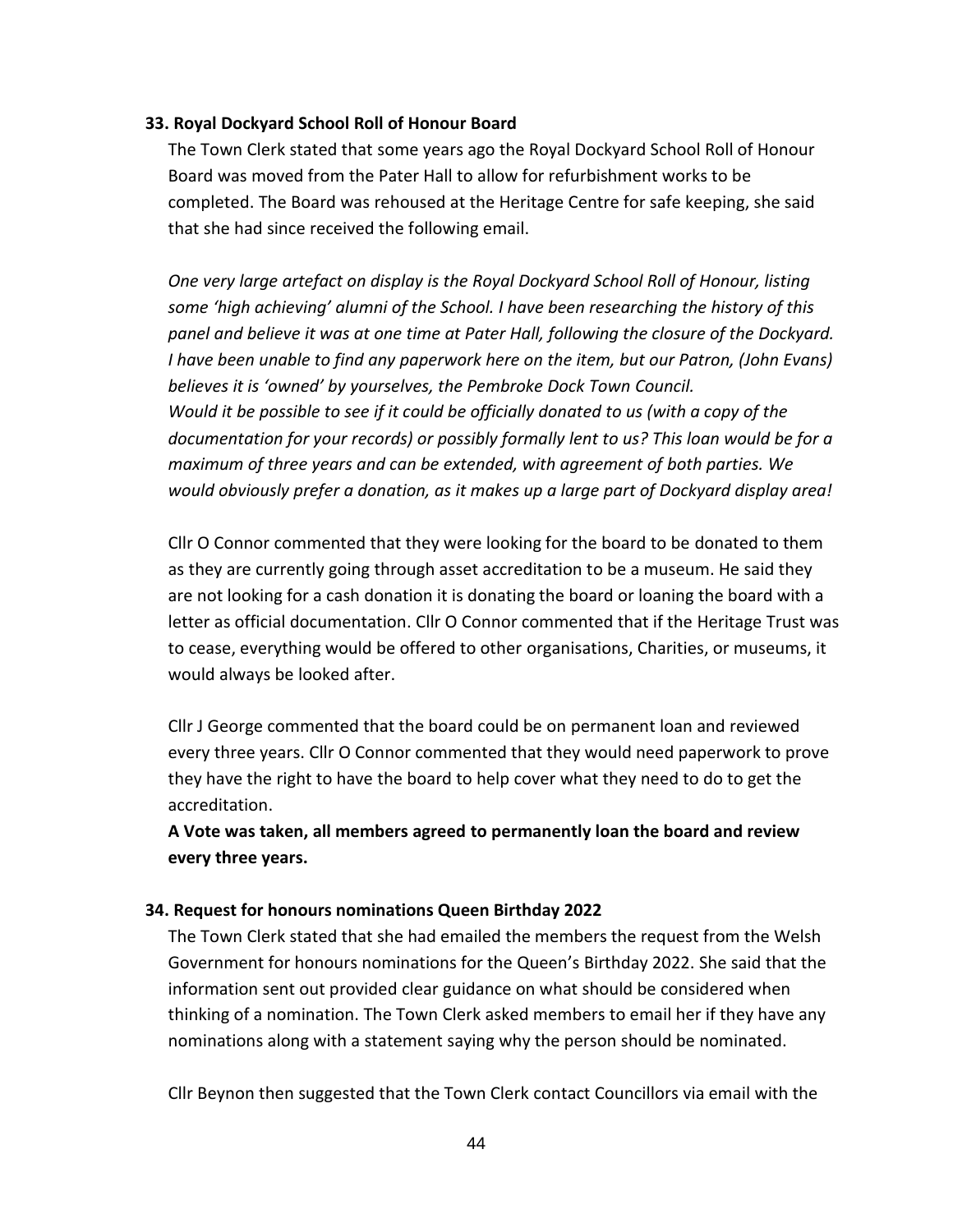nominations so a decision can be made on who to put forward as the closing date is before the next Full Council meeting.

### **All members agreed**

### **35. Community Fridge**

The Town Clerk stated that she had received information from One Voice Wales with regards to a community fridge scheme being supplied by Circular Economy Wales, they have allocated units and finance to set up 10 sites across Wales and will be able to allocate another 6 – 10 on a first come first served basis.

The Town Clerk informed members that she had since spoken to FRAME who are hoping to have one in Pembroke Dock as they already have one in Haverfordwest. She said that one thing they are having problems with is volunteers and the collection of food which usually takes place in the evenings. She said that she had spoken to the new CEO of FRAME and he will give an update on the progress when they are further along the process.

## **36.Community Cohesion Small Grants Fund 2021**

The Town Clerk stated that the Mid and South West Wales Community Cohesion team has launched a Small Grant Fund for Community Groups to develop projectbased work which enhances or encouraged Community Cohesion. The purpose of the Community Cohesion Fund is to help achieve the following outcomes:

- Different communities get on well together Bringing different communities together to develop understanding and respect through meaningful engagement.
- Everyone feels they belong- Helping people to feel at home and to see diversity as strength to be enjoyed.
- Young people understand and respect different communities, and adults and young people get on well together – Supporting children and young people to develop understanding and respect for different communities and helping to build good relationships between young people and adults in the county.
- There is freedom from tension Addressing tensions and the causes of tension between and within communities.
- Communities in our region stand against Hate Crime, will not tolerate it. People understand what hate crime is and how to report it.

The Town Clerk stated that the team would like to encourage applications to carry out activities to bring together communities who may otherwise never get to meet online or (if appropriate) in person – for example, new arrivals in neighborhoods getting to know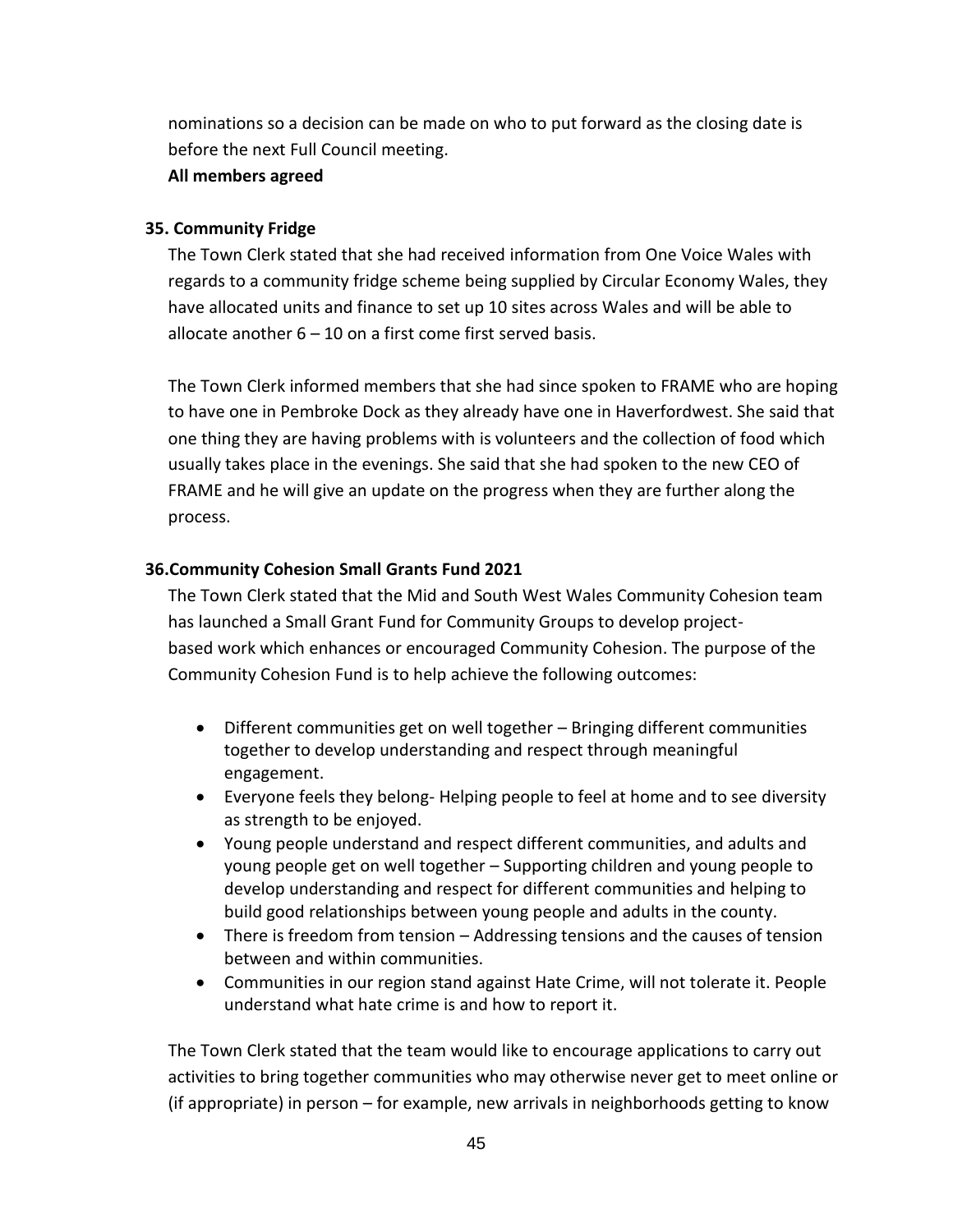people who have lived in the area for a long time. The Town Clerk informed members to let her know if they know of any community organisations that would benefit from this fund.

### **37. ANY OTHER ITEMS WHICH THE MAJOR DECIDES ARE URGENT**

Cllr Judkins had no other items which are urgent.

# **38. TO RECEIVE A REPORT FROM TOWN COUNCIL REPRESENTATIVES SERVING ON OUTSIDE BODIES**

Cllr Beynon commented that the Memorial Park play area would be opening on Saturday 31<sup>st</sup> July 2021. He said that there was still some final landscaping to do, but it had passed The final safety inspections.

# **39. TO RECEIVE AND CONSIDER THE FINANCIAL REPORTS**

| <b>Date</b> | <b>Description</b>                    | Amount    |
|-------------|---------------------------------------|-----------|
| 23.06.2021  | Post Office - postage                 | £2.25     |
| 25.06.2021  | Post Office - postage                 | £10.56    |
| 25.06.2021  | Zoom                                  | £14.39    |
| 25.06.2021  | 1 & 1 internet                        | £6.00     |
| 01.07.2021  | <b>British Gas</b>                    | £54.15    |
| 01.07.2021  | <b>Clarity Copiers</b>                | £41.56    |
| 02.07.2021  | Warren Laugharne - Service Gas Boiler | £105.00   |
| 03.07.2021  | SWALEC                                | £58.29    |
| 05.07.2021  | P A Lynch                             | £1,200.00 |
| 05.07.2021  | P A Lynch -LBS Sundries               | £17.03    |
| 08.07.2021  | Google                                | £2.44     |
| 09.07.2021  | One Voice Wales Training - M Bowen    | £90.00    |
| 09.07.2021  | Payment charge                        | £30.00    |
| 12.07.2021  | BT Quarterly bill                     | £151.40   |
| 14.07.2021  | 1 & 1 internet                        | £6.00     |
| 14.07.2021  | <b>Rialtas Business</b>               | £420.00   |
| 15.07.2021  | British Gas - Electricity bill        | £41.56    |
| 15.07.2021  | Executive Retail – Book of condolence | £31.98    |

## **ACCOUNTS FOR PAYMENT**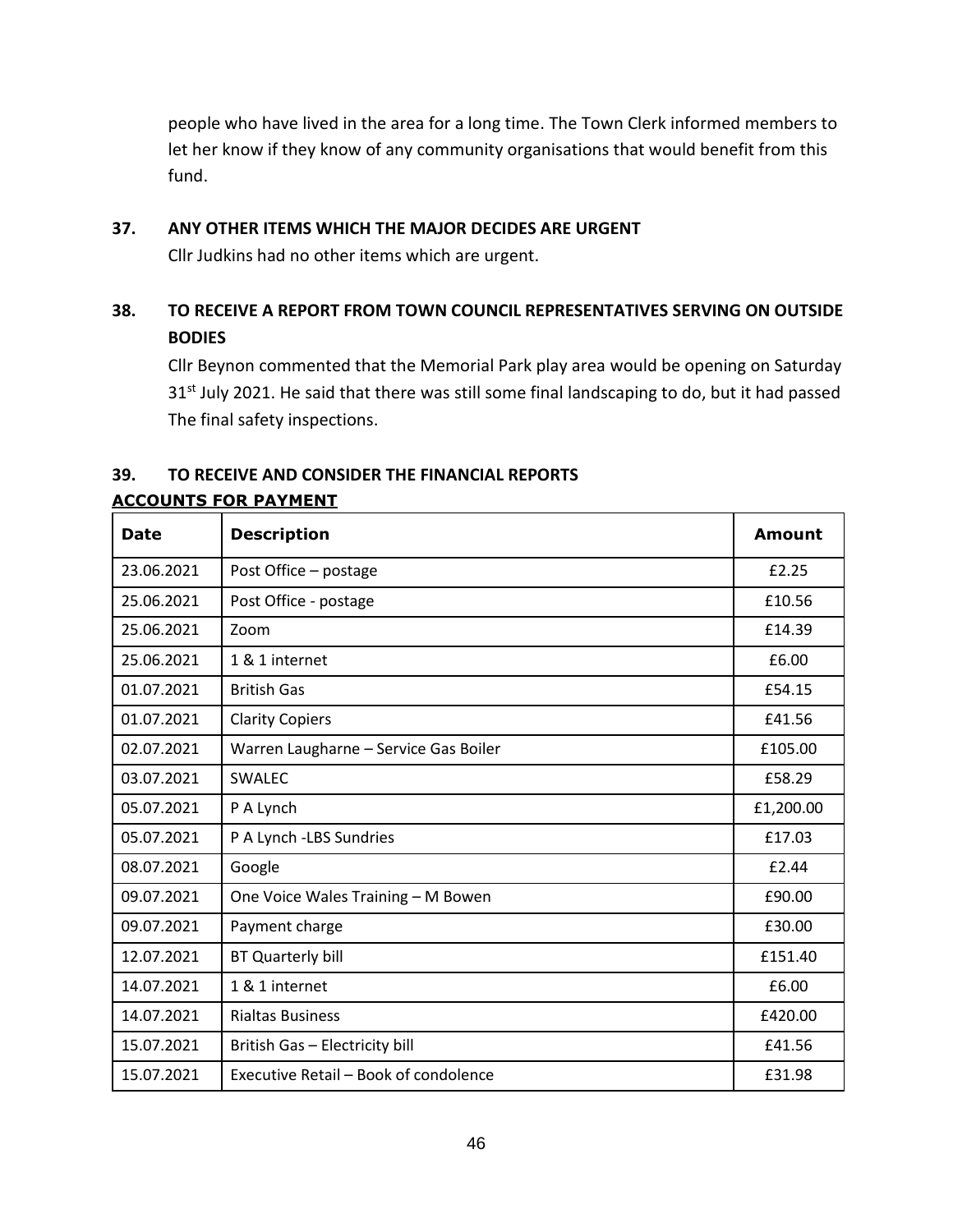19.07.2021 SWALEC **E31.85** 

### **PAYMENTS PREVIOUSLY AGREED** e.g., Grants, Sec 137 payments, allowances

| <b>Date</b> | <b>Description</b>                     | Amount     |
|-------------|----------------------------------------|------------|
| 25.06.2021  | <b>Richard Mason - Floral Displays</b> | £2,294.00  |
| 28.06.2021  | <b>Neil Griffiths Carpentry</b>        | £12,400.00 |
| 06.07.2021  | <b>PCC - Electoral Services</b>        | £3,817.04  |
| 09.07.2021  | Public Works Loan                      | £45,464.44 |

#### **ACCOUNT RECEIPTS**

| Date       | <b>Description</b> | Amount      |
|------------|--------------------|-------------|
| 02.07.2021 | Interest           | £1.05<br>€1 |

#### **SALARIES AND WAGES**

| 06.07.2021-05.08.2021      | <b>Salaries</b> | £3777.88  |
|----------------------------|-----------------|-----------|
| 06.07.2020 - 05.08.2021    | Tax & NI        | E 861.95  |
| $-06.07.2020 - 05.08.2021$ | Pensions        | E 1169.82 |

### **ACCOUNT BALANCES**

| 22.07.2021 | <b>HSBC Business Account</b> | £10,304.19  |
|------------|------------------------------|-------------|
| 22.07.2021 | <b>HSBC Premium Account</b>  | £127,989.92 |

**It was PROPOSED by Councillor S O Connor SECONDED by Councillor G Manning RESOLVED: That Pembroke Dock Town Council approve payments of the above Payments, Receipts, Salaries and Wages.**

#### **40. AGENDA ITEMS FOR THE NEXT MEETING**

There were no agenda items suggested for the next meeting

### **41. COMMUNITY ISSUES**

Cllr Burrell commented that she has been walking around the town and that the town is looking really nice. She proposed if the Council could ask the Mayor to send a letter of thanks to Project Pembroke Dock for painting the benches and bins and to the business that provided the flowers as they look amazing and for PCC for watering them. Cllr Burrell also mentioned about the Shipwright closing which was a focal point on Front Street. She suggested that the Central Ward Councillors consider Front Street